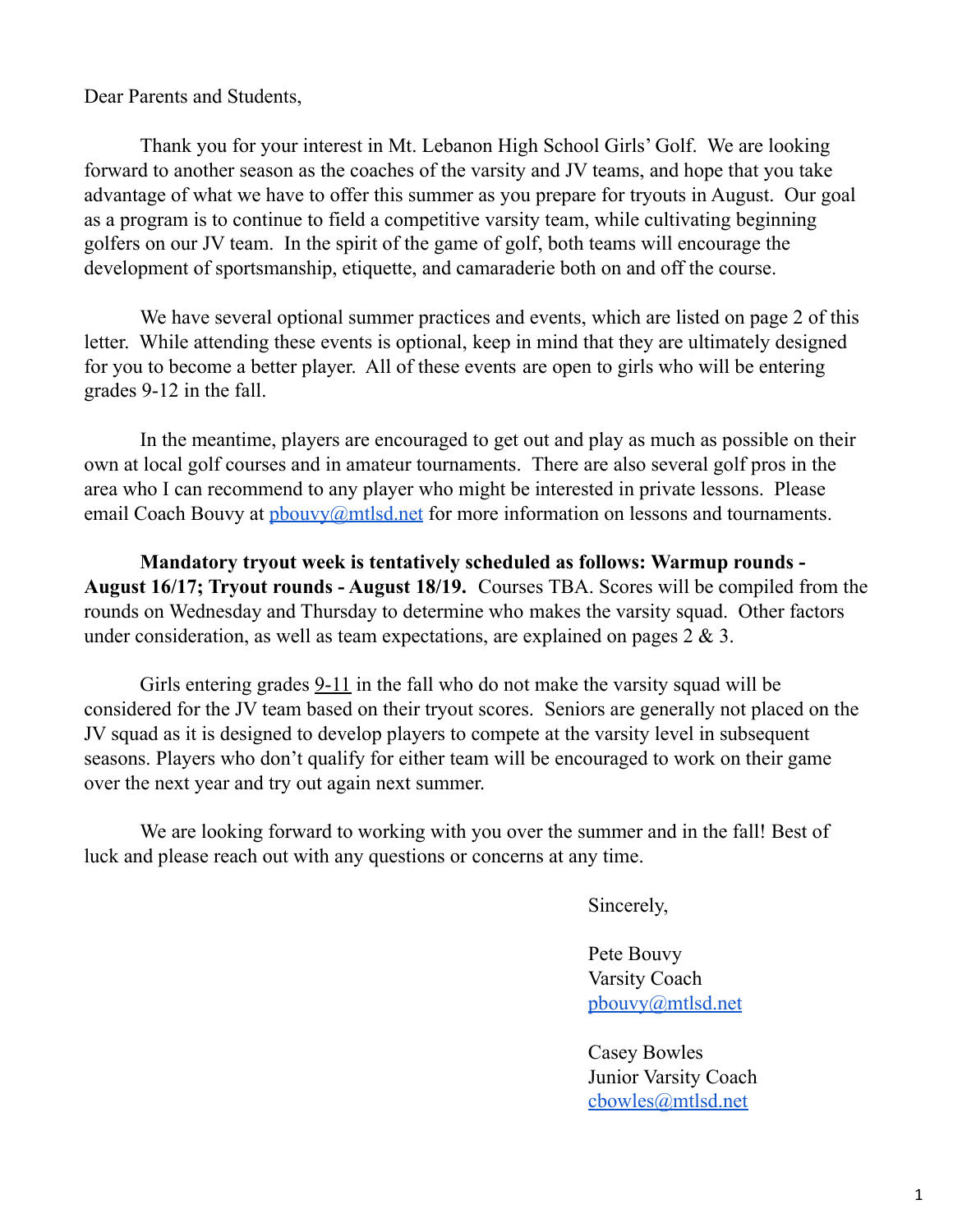## **TRYOUT INFORMATION**

You may be dismissed or suspended from the tryouts and the team for any conduct that is contrary to the etiquette of golf or for intentionally violating the rules of golf.

Any and all rules questions and disputes as well as accusations of cheating must be reported to the coach as soon as **possible and before leaving the course during all tryouts and matches.**

#### **CANDIDATES FOR MT. LEBANON GIRLS' VARSITY GOLF TEAM**

Your daughter has expressed an interest in becoming a member of the high school golf team. Being on a team is a serious commitment. This information is to make you aware of her responsibilities and time schedule so that you can arrange family plans to enable her to fulfill her commitment. Check email over the next few months for information from the athletic office regarding registration and physical examination requirements. Physical examinations are valid for one year, and must be completed by a physician AFTER June 1, 2021. All permission forms and medical exam must be submitted via Family ID by the date set by the athletic department! Players who fail to submit the proper documentation will not be permitted to try out.

Anyone not able to make the commitment to attend **ALL TRYOUTS, PRACTICES, AND MATCHES** will not be considered as a candidate for the team. Practices and matches occur after school Monday through Friday, beginning with tryout week August 16 and concluding in early October. The varsity team and/or individual players could possibly play into mid to late October depending on how far the team or player advances in the WPIAL and PIAA playoffs.

#### **FACTORS CONSIDERED IN THE SELECTION OF THE TEAM & WHO WILL PLAY IN THE MATCHES:**

- scoring average of tryout rounds
- attitude and responsibility
- willingness to follow instructions given by the coach
- skill level and ability to play different courses
- knowledge of the rules of golf
- grade level
- **●** displaying good sportsmanship and proper golf etiquette at all times
- **●** academically working to one's ability
- **●** citizenship in school, school activities, and community

## **ACADEMIC AND SCHOOL RESPONSIBILITIES OF A TEAM MEMBER:**

- work up to your ability academically and demonstrate good citizenship
- attendance at school the day of the match / practice is necessary to participate
- arrangement of course make-up work should be made so it does not conflict with practices or matches (this sometimes will depend upon the teacher)

## **MATCH RESPONSIBILITIES:**

- **●** use proper golf etiquette
- **●** know the rules of golf
- be able to account for each of your opponent's strokes
- display good sportsmanship
- make sure your score card is legible and accurate before you sign it
- sign your opponent's score card only if you agree with her score
- stay around the last green until completion of the match
- notify the coach the night before if you are unable to compete in a match due to illness or injury